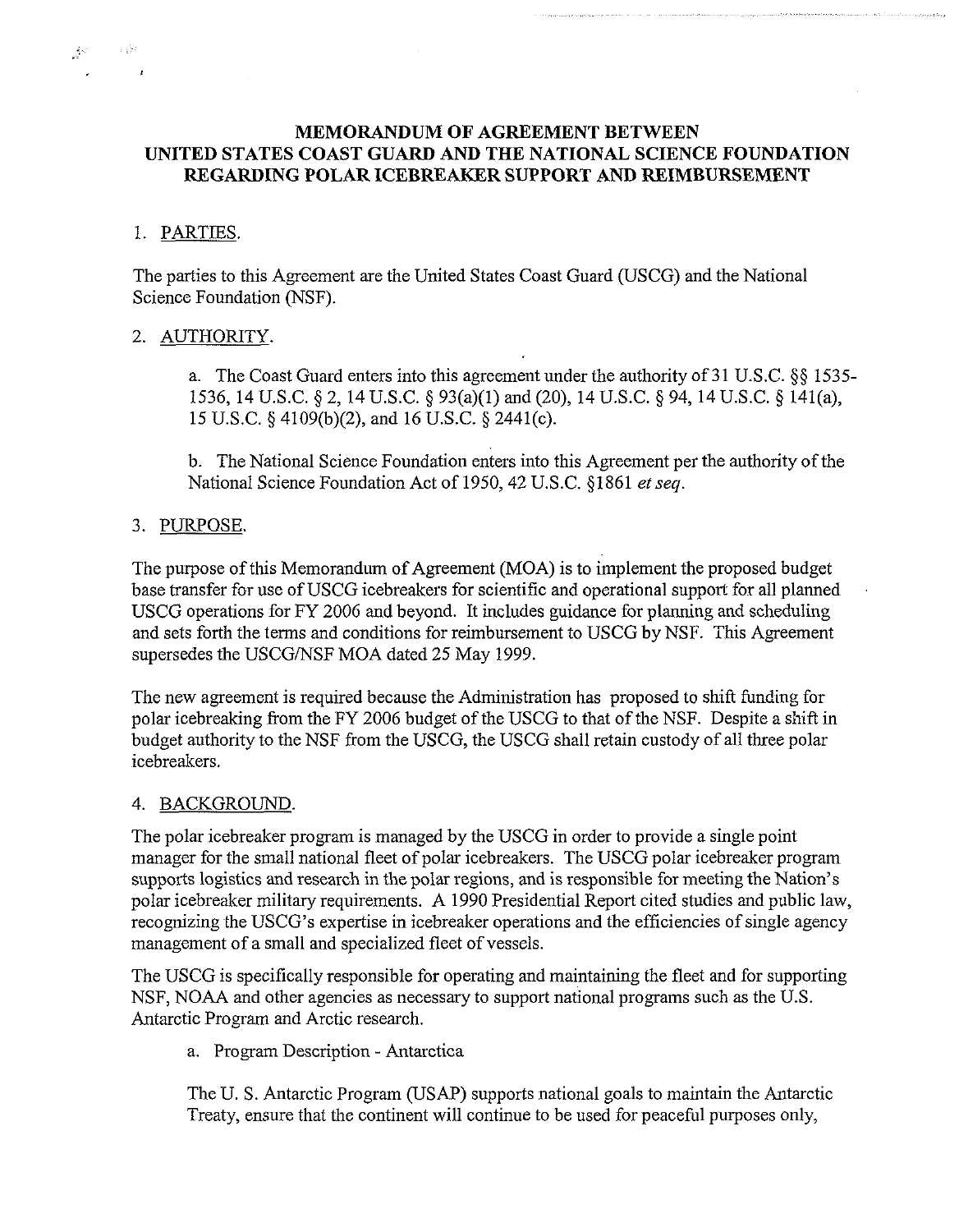foster cooperative research to contribute to the solution of regional and worldwide problems, protect the environment and ensure equitable and wise use of living and nonliving resources. The US. scientific research program in Antarctica continues to be the principal expression of national interest and policy in Antarctica. The NSF has been assigned overall management responsibility for planning, funding and implementing the U.S. national program in Antarctica. The fimdamental objective of the program is to maintain an active and influential US. presence in Antarctica together with the ability to support a substantial program of scientific research balanced among the scientific disciplines in cooperation with programs of other Treaty nations and reflecting the needs of other U.S. agencies.

The USAP fimds a multi-disciplinary research program on the Antarctic continent and in the adiacent oceans. The research is conducted at three oermanent Antarctic stations. from temporary stations and remote field sites, and aboard ships. Research projects developed by, or in collaboration with, other Government agencies are included, and there are frequent instances of cooperative research with scientists of other Treaty nations. The USAP provides for the direct operational and logistic support of science activities and the maintenance of an effective U.S. oresence in Antarctica. The orincioal segments include DoD support, Department of Homeland Security (USCG) support and commercial contractor support. The DoD and the USCG provide operational and logistic support as requested by NSF on a cost-reimbursable basis.

b. Program Description - Arctic

 $\sim 10^6$ 

 $\mathcal{L}^{\otimes n}$ 

The U. S. Arctic Research and Policy Act of 1984 defines the Arctic as all areas north of the Arctic Circle and all United States' territory north and west of the boundary formed by the Porcupine, Yukon and Kuskokwim Rivers; all contiguous seas including the Arctic Ocean and the Beaufort, Bering and Chukchi Seas; and the Aleutian chain. Field projects falling outside these boundaries but directly related to arctic science and engineering conditions or issues are appropriate for NSF support, as well as are related laboratory and theoretical studies.

The goal of the NSF Arctic Research Program is to gain a better understanding of the Earth's biological, geophysical, chemical and socio-cultural processes, and the interactions of ocean, land, atmosphere, biological and human systems. Arctic research is supported at NSF by the Office of Polar Programs (OPP) as well as by a number of other disciplinary programs within the Foundation.

OPP offers a focused multidisciplinary and interdisciplinary research program that emphasizes the special character of the Arctic for scientific study. The arctic regions are among the most sensitive to environmental change, and have exceptionally long natural climate records and thousands of years of human settlement. This interplay provides a unique basis for integrated research on global systems and human adaptation.

An Arctic logistics component has been established in OPP to address field program requirements beyond those commonly included in proposals from an individual or small

 $\overline{2}$ 

\*.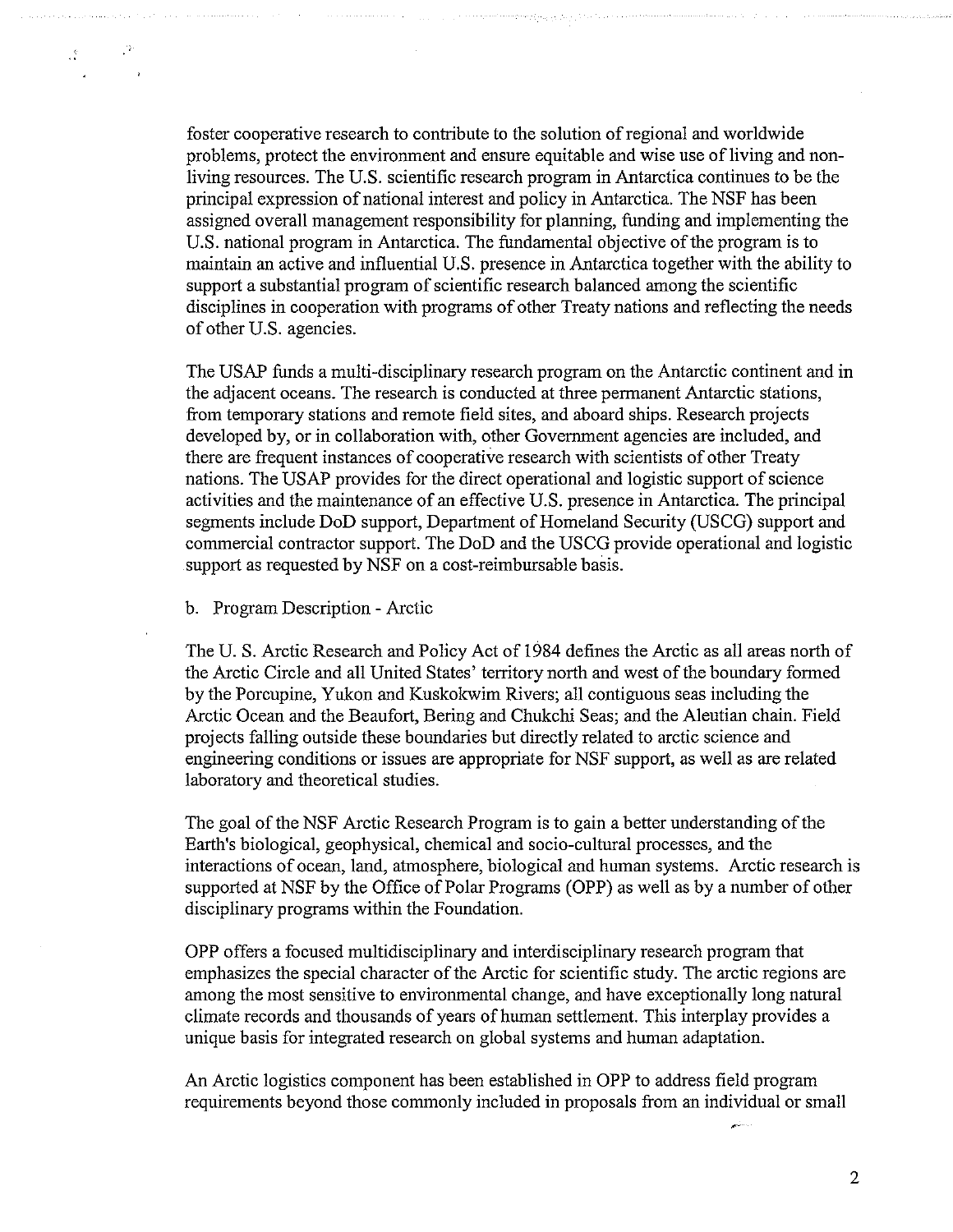group of investigators. Examples of the type of research support that may be provided through the separate logistics component include DoD support, Department of Homeland Security (USCG) support and commercial contractor support. The DoD and USCG provide operational and logistic support as requested by NSF on a cost-reimbursable basis.

#### 5. RESPONSIBILITIES.

 $\mathcal{L}_{\mathcal{D}}$ 

a. The NSF agrees to:

1) Convene an annual scheduling meeting to consider all national priorities and maintenance requirements and schedule accordingly as resources allow.

2) Identify icebreaker mission needs for the succeeding fiscal year to the USCG by 1 June of each year.

Note that USCG has agreed to support Canadian logistical requests in the Western Arctic, scheduled on a situational basis, in accordance with an annual advanced planning process, to gain Canadian icebreaker support of U.S. facilities in the Eastern Arctic. This obviates the need for each country to send resources across the Arctic for these missions, with a net savings of operational days to devote to other objectives, primarily scientific support. If Canadian icebreaker resources are not available in the eastern Arctic, USCG polar icebreaker resources may need to be reprioritized.

3) Fund all UNOLS Arctic Icebreaker Coordinating Committee (AICC) support.

4) In the Antarctic, provide communications, meteorology and ice condition reconnaissance support as resources allow.

5) Provide or support aviation services as mutually agreed upon.

*6)* Provide or support transportation of personnel and equipment necessary to meet planned operational requirements as mutually agreed upon.

7) Provide support of polar research equipment as mutually agreed upon

8) Manage agreements and funds transfers with other agencies that require polar icebreaker services. If USCG assistance is required, NSF and USCG will enter into a separate agreement detailing the best way to meet NSF's needs.

b. The USCG, to the extent scheduled by NSF on an annual basis, agrees to:

1) Participate in NSF's annual polar icebreaker scheduling meeting for the three polar icebreakers, and coordinate operational planning with NSF staff, other agencies, research project personnel and DoD as necessary.

2) Provide the support staff and services necessary to operate and maintain the polar icebreaker fleet.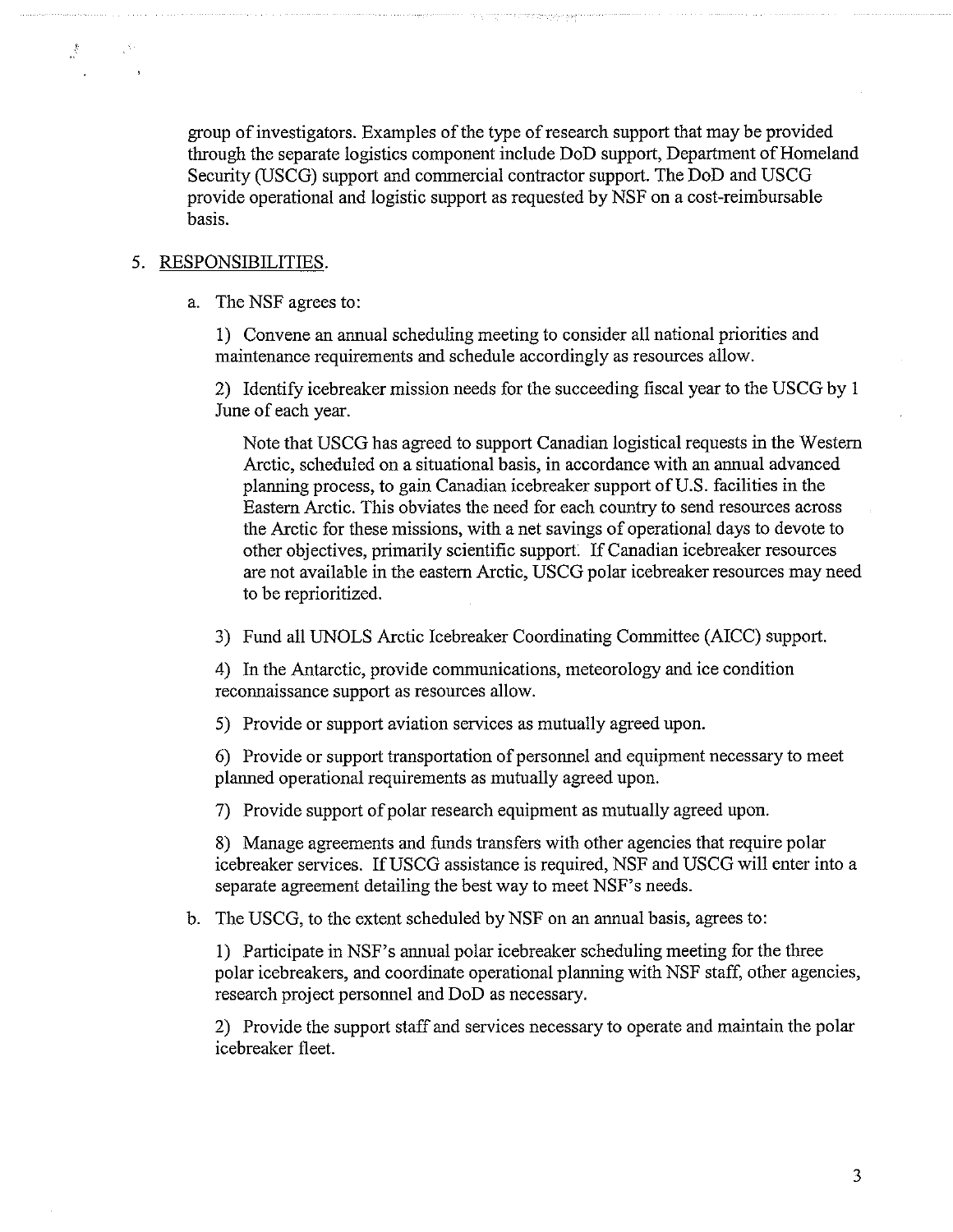**3)** Transfer polar icebreaker Tactical Control (TACON) to DoD when sailing south of 60 degrees south latitude in accordance with the NSF/DoD Memorandum of Agreement.

4) Manage the polar icebreaker fleet in an economical manner and continue to seek opportunities to improve reliability and reduce costs. The polar icebreaker fleet shall be maintained in accordance with USCG and DoD directives and instructions.

5) Provide crews properly trained and qualified for polar icebreaker and polar research operations, in accordance with current USCG instructions. The USCG has established positions for properly crewing the three polar icebreakers. Neither the USCG nor NSF will take unilateral actions that result in a change in these crewing positions.

6) Provide an operational summary report of icebreaker activities annually by 1 September.

7) Keep NSF informed of secondary polar icebreaker missions as they occur.

- i) Traditional USCG missions performed by the polar icebreakers, such as Search and Rescue and Enforcement of Laws and Treaties, were conducted as needed and funded from the program base that was shifted to NSF. These types of operations will continue to be funded from the program base.
- ii) If a situation occurs that requires long-term polar icebreaker involvement, such as major marine pollution or humanitarian relief efforts, funding and scheduling impacts will be coordinated between USCG and NSF.

# 6. PLANS/BUDGETS.

a. USCG will prepare and submit proposed Program Plans, the annual budget request that is based on NSF's schedule, with supporting documentation, to the NSF annually on or before 1 July of each year. NSF and USCG will agree on the format for submission of the Program Plan.

b. Logistical support for polar programs is funded by NSF. Therefore, OMB and Congressional budget submission requirements must conform to the NSF budget cycle and not to that of USCG. Budget submission schedules will be mutually agreed to by NSF and USCG. Revised budget estimates may be requested by the NSF when unexpected events occur that necessitate budget alterations. Budget schedules will be coordinated between NSF and USCG.

## 7. PROGRAM PLAN APPROVAL.

a. NSF budget and operations personnel, as well as Subject Matter Experts (e.g., maritime engineers), will review proposed Program Plans. USCG will assist in reviews as requested.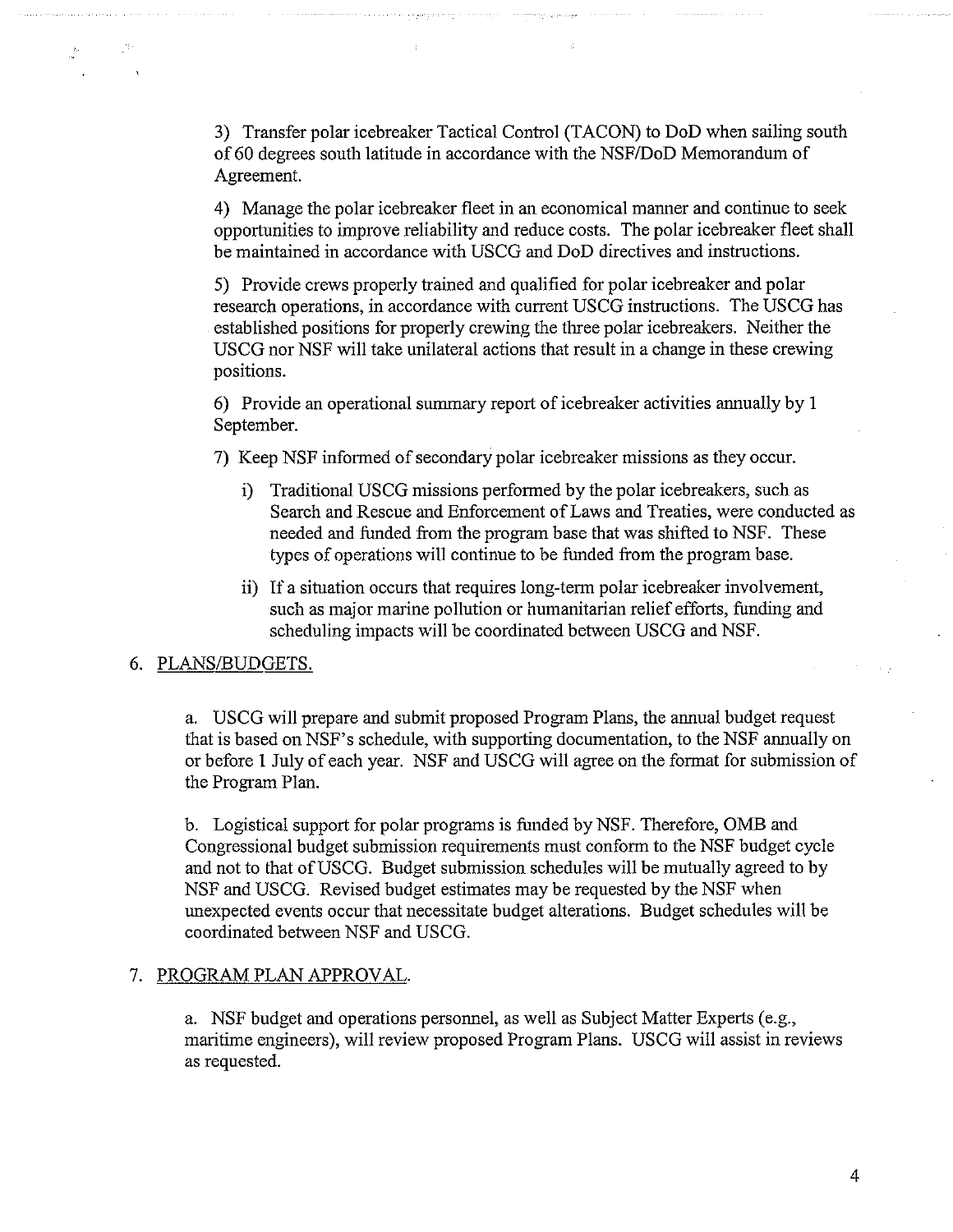b. Negotiation of the Program Plan will begin annually on 1 July, and every effort will be made to conclude the negotiation by 1 September, but in any case not later than 30 September.

c. NSF will approve the Program Plan upon mutual agreement of the parties. Once approved, NSF will provide USCG with a Letter of Intent documenting the amount of funding to be provided in the subsequent fiscal year.

d. Modifications to the approved Program Plan may only be made with the mutual agreement of the parties. Modifications may be made, for example, in the event that unanticipated expenses are incurred for unscheduled maintenance, catastrophic damage or damage incurred in severe ice conditions.

#### 8. FUNDING AND REIMBURSEMENT.

Â

a. NSF shall reimburse USCG based on actual costs, except where standard rates are available and agreed to. Standard rates apply, for example, to military personnel costs. However, in the budget process NSF, as the single agency program manager, requires specific cost basis information for such reimbursable costs. The basis for costs will be presented in sufficient detail, showing source of data and the rationale. NSF requires this  $\alpha$  information in order to justify and report on its budget development and execution activilies.

b. NSF will reimburse for other USCG operations/activities that remain within the USCG's budget authority when the use of rhese services has been mutually agreed. For example, the NSF would reimburse for aviation support costs incurred by USCG aircraft as per USCG standard rates.

c. Subject to the availability of funds, NSF will make obligations annually on 1 October of each fiscal year and throughout the year as required per the approved Program Plan.

d. NSF funds transferred to USCG will remain available until expended – subject to USCG's authorized account limitations – or withdrawn after notification and coordination with USCG.

e. No agency or echelon of the Department of Homeland Security shall impose administrative restrictions on the use of NSF funds made available to USCG without prior coordination with NSF.

f. USCG is precluded from unilaterally increasing the applicable annual Program Plan either in cost or scope without prior NSF approval.

g. NSF approval shall be received prior to contracting for services or making interservice support agreements, outside the approved Program Plan, that use NSF funds. USCG procurements using non-NSF funds but which require direct NSF expenditures for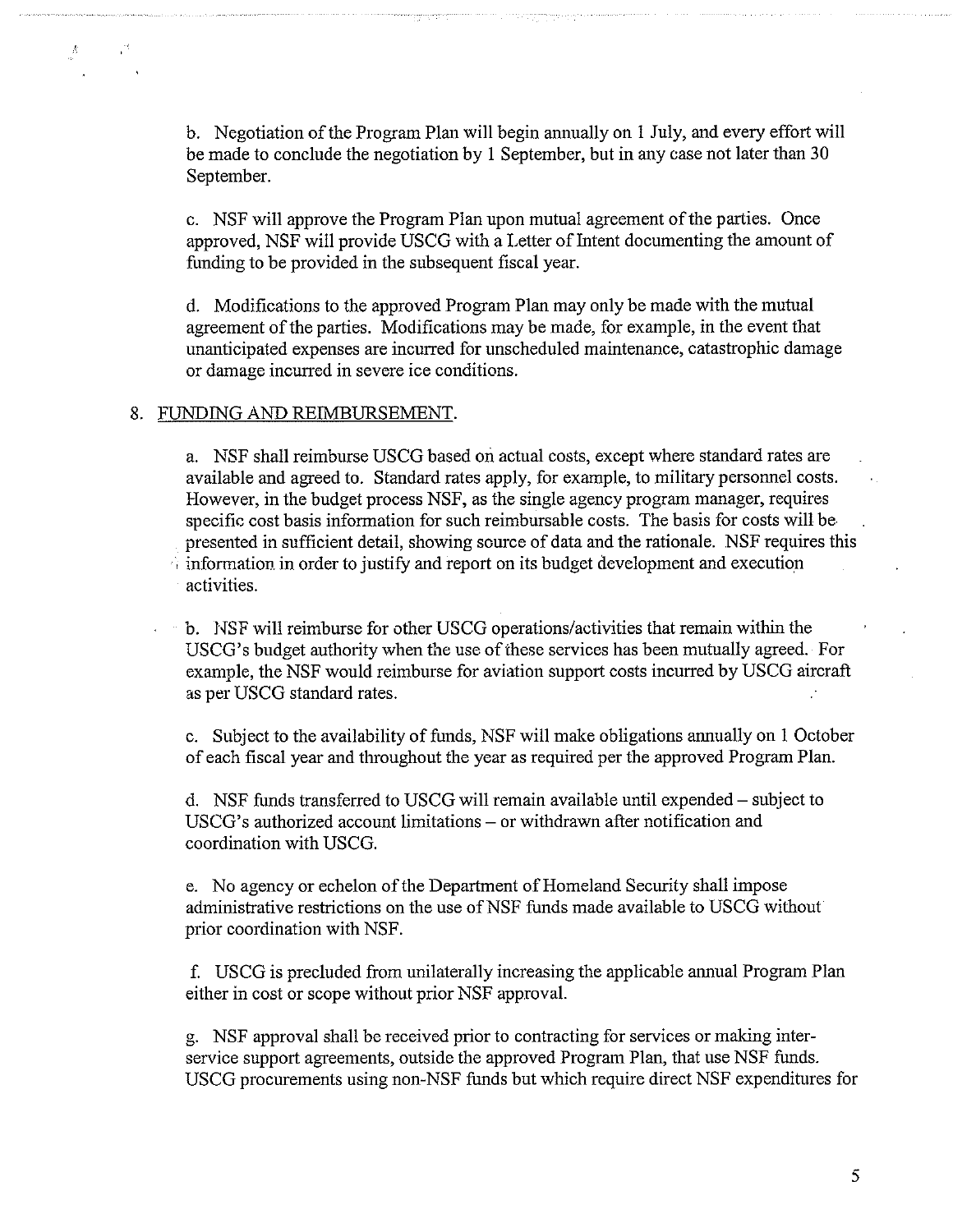transport to and facility support in Antarctica or the Arctic in excess of \$1,000 per year also require prior NSF approval.

h. The USCG shall provide the NSF the necessary data to collect funds from other agencies no later than 30 days upon completion of USCG polar icebreaker services.

# 9. PROPERTY RIGHTS AND LIABILITY.

a. The USCG maintains sole responsibility for investigation, adjudication, and settlement and payment of all claims in accordance with the USCG's regulations and policies for incidents occurring on or involving the USCG polar icebreaking fleet.

b. The USCG's responsibility includes but is not limited to claims arising out of service contract administration.

c. The USCG's responsibility excludes claims arising out of actions caused by NSF or NSF sponsored individuals.

d. NSF remains responsible for scientific equipment not transferred to the USCG but used on USCG polar icebreakers that is damaged or lost during operations unless the damage or loss is caused by USCG personnel.

e. If NSF participates in Administrative Investigations and Mishap Reports, the NSF agrees to be bound by restrictions prescribed by existing USCG directives on the use and dissemination of the investigations and reports.

f. In the event that any USCG icebreaker sustains substantial damage during use scheduled in accordance with this MOA, NSF, in consultation with OMB, OSTP and USCG, will decide whether to repair or not to repair. In arriving at the decision, consideration must be given to such factors as the availability of NSF funds and the value of such expenditures in light of programmatic, economic, and policy considerations.

# 10. POINTS OF CONTACT.

The USCG Chief of the Office of Aids to Navigation (G-OPN) shall be the NSF's primary point of contact. The Section Head, Polar Research Support Section (NSF/OPP) shall be the primary point of contact for the USCG.

# 11. CONFLICTS.

Nothing in this Agreement is intended to conflict with current law or regulation or the directives of the Department of Homeland Security (USCG) or NSF. If a term of this agreement is inconsistent with such authority, then that term shall be invalid, but the remaining terms and conditions of this agreement shall remain in full force and effect.

# 12. EFFECTIVE DATE.

The terms of this Agreement will become effective upon the last signature to the Agreement.